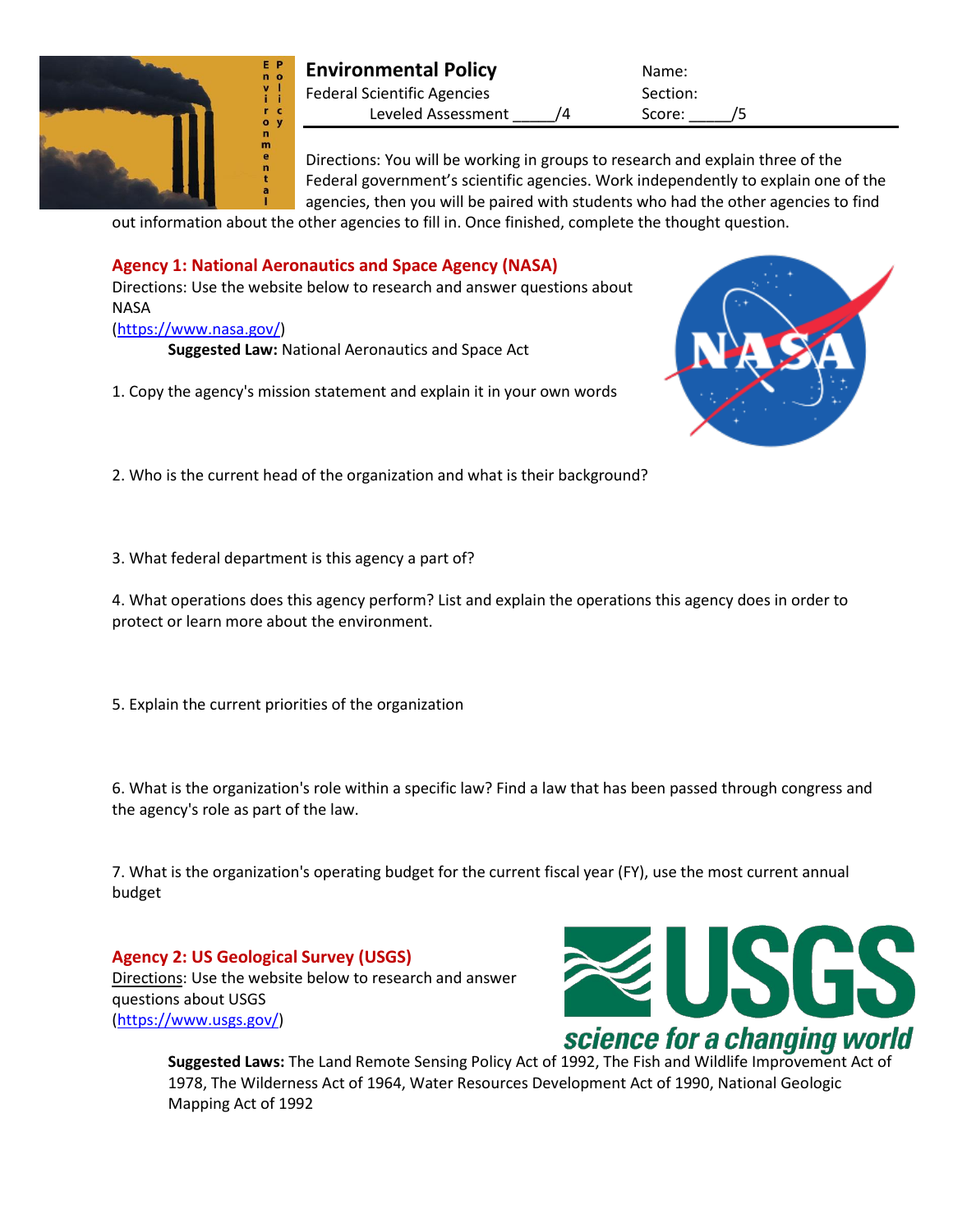1. Copy the agency's mission statement and explain it in your own words

2. Who is the current head of the organization and what is their background?

3. What federal department is this agency a part of?

4. What operations does this agency perform? List and explain the operations this agency does in order to protect or learn more about the environment.

5. Explain the current priorities of the organization

6. What is the organization's role within a specific law? Find a law that has been passed through congress and the agency's role as part of the law.

budget

#### **Agency 3: National Oceanic and Atmospheric Administration (NOAA)**

Directions: Use the website below to research and answer questions about NOAA [\(http://www.noaa.gov/\)](http://www.noaa.gov/)

> **Suggested Laws:** Magnuson-Stevens Fishery Conservation and Management Act, Endangered Species Act, Marine Mammal Protection Act, National Marine Sanctuaries Act, Lacey Act





2. Who is the current head of the organization and what is their background?

3. What federal department is this agency a part of?

4. What operations does this agency perform? List and explain the operations this agency does in order to protect or learn more about the environment.